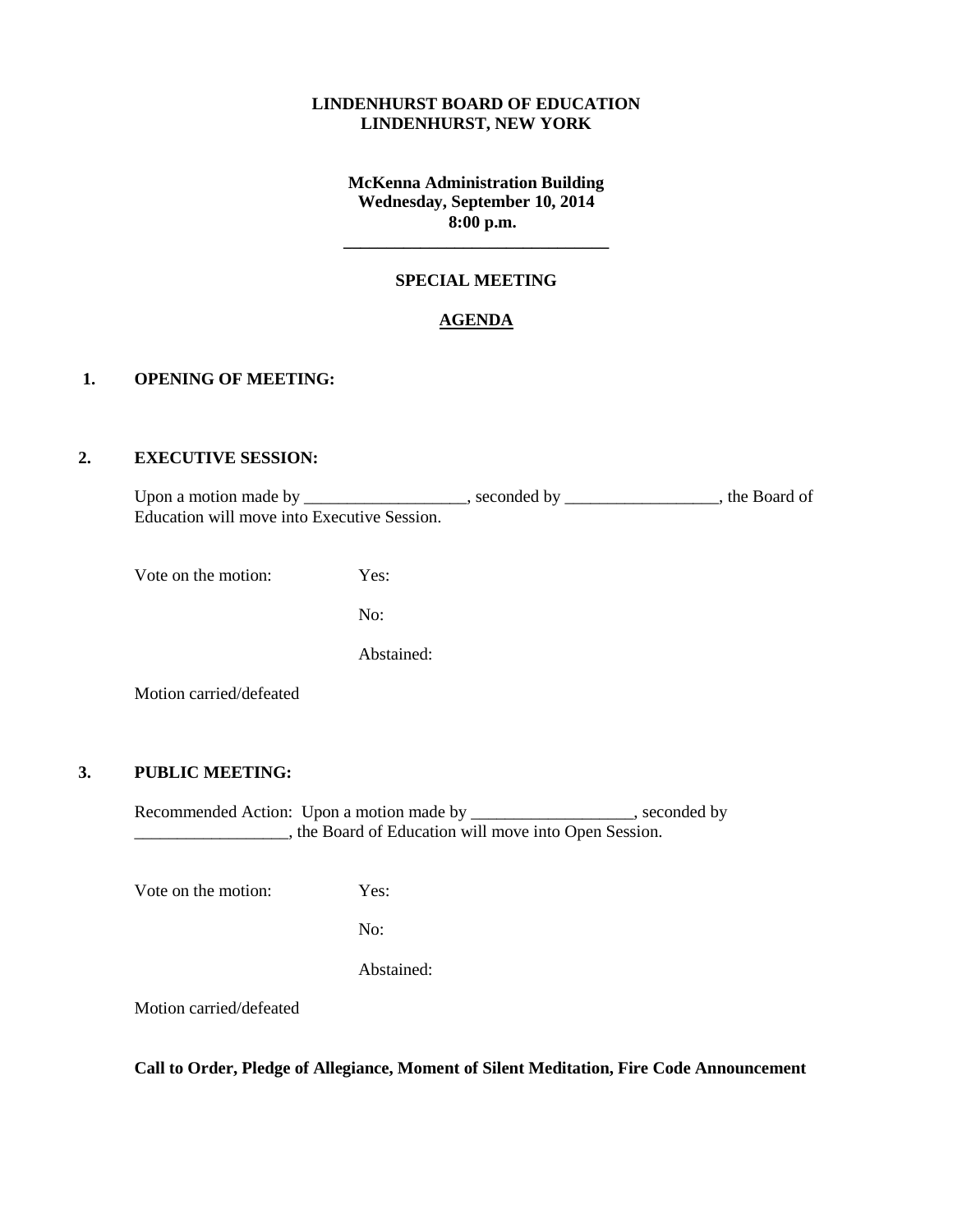# **4. PRESENTATION:**

# **5. APPROVAL OF MINUTES:**

# **6. BOARD OF EDUCATION'S REPORT TO THE COMMUNITY:**

# **7. SUPERINTENDENT'S REPORT TO THE COMMUNITY:**

# **8. AGENDA QUESTIONS FROM THE BOARD OF EDUCATION:**

# **9. INDIVIDUALS AND DELEGATIONS:**

# **10. TRUSTEE'S REQUEST:**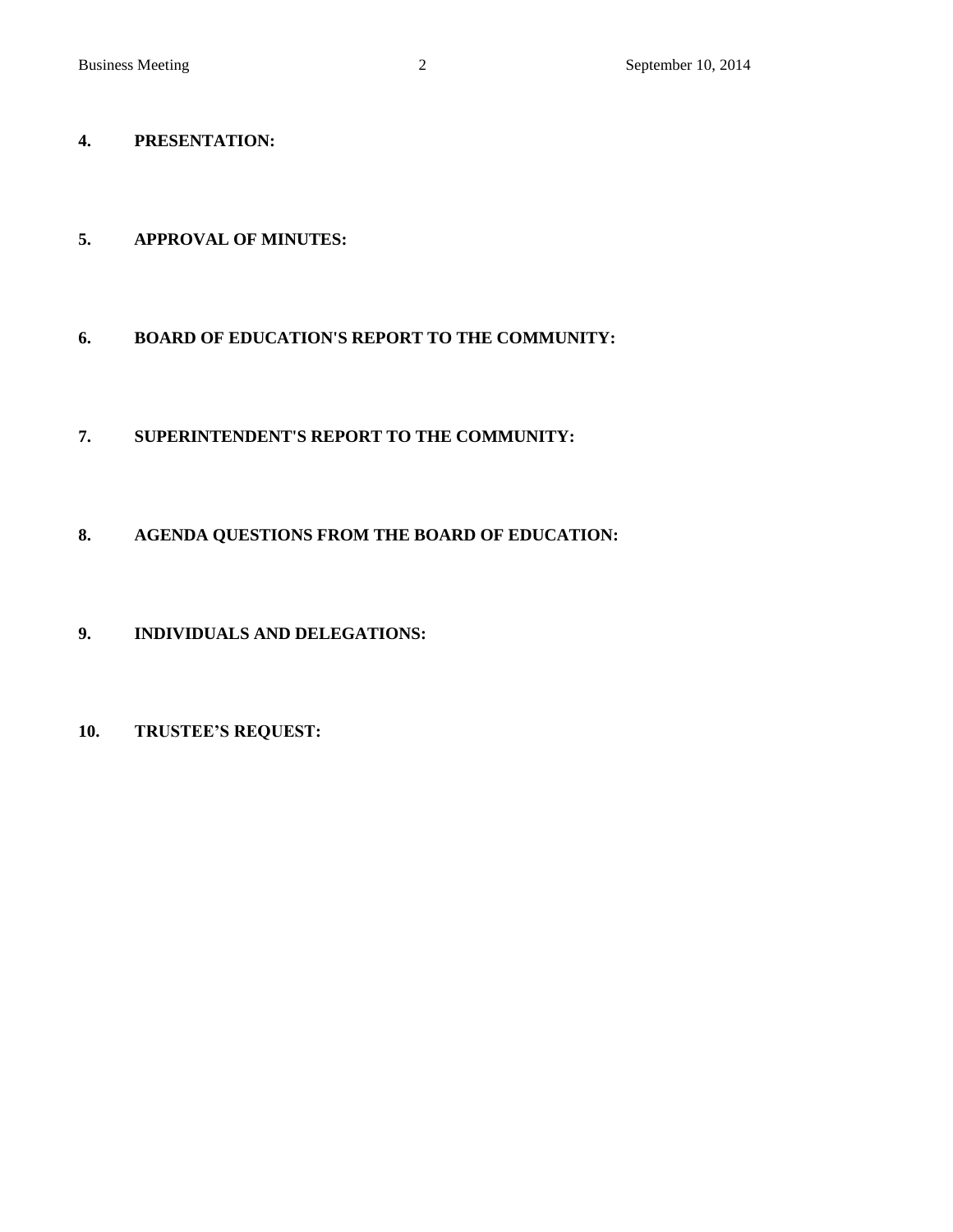## **11. SUPERINTENDENT'S RECOMMENDATIONS:**

## **a. Recommendation: 3020a PROCEEDINGS**

Recommended Action: Upon a motion made by \_\_\_\_\_\_\_\_\_\_\_\_\_, seconded by  $\Box$ , the following resolution is offered:

WHEREAS the Superintendent of Schools has preferred charges against the employee named in Confidential Schedule "A" pursuant to Section 3020-a of the New York State Education Law; and

WHEREAS, the Board of Education has determined, by a vote of a majority of all the members of the Board, that probable cause exists for the charges preferred against said employee by the Superintendent of Schools;

BE IT RESOLVED that the employee named in Confidential Schedule "A" is hereby suspended with pay pending a hearing on the charges and the final determination thereof.

BE IT FURTHER RESOLVED, that should the employee named in Executive Session either waive his or her right to a hearing, or be found guilty of the charge(s) after a hearing, the Board of Education shall seek his or her termination from service in the Lindenhurst Union Free School District.

Vote on the motion: Yes:

No:

Abstained:

Motion carried/defeated.